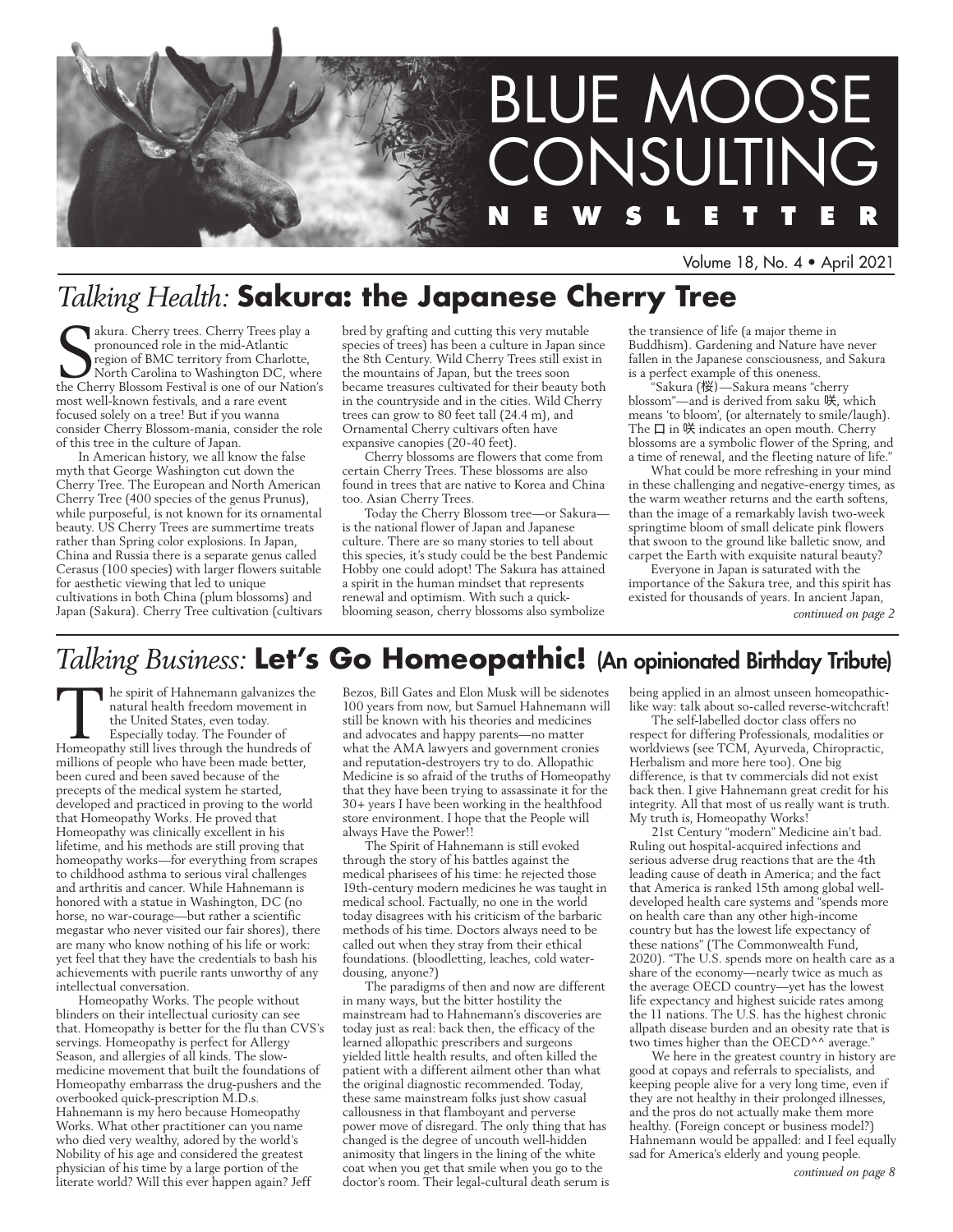#### **Sakura** *continued from page 1*

farmers used the blooming of the Sakura flowers to decide the time to plant rice crops. The Custom of "hanami" (ceremonial reception) has evolved to the culturally-necessary and elaborate party that it is today: hanami means "flower viewing" and this is a yearly get-together picnic that people (usually families) have every Spring. Like our 4th of July-festival.

Schools and community are intrinsically woven together into a partnership with the family-friend of the Sakura! Almost without fail, there is a Sakura cherry tree on the grounds of every school; and—since the advent of the camera —there are chronological pictures of almost every student, with parents or friends, in front of the school. Pictures under the canopy of the Sakura, to capture the progression of every year of school in the student's life. Tree Yearbook. Amazing!

Sakura and Hanami symbolize omens of good fortune, love and affection—and the fleeting nature of mortality—as each tree usually has a blossom for only one week.

In America, Cherry "blossoms" are a regional phenomenon, as the plants only thrive in certain climates. The Cherry Blossom prefers latitudes of the USDA Hardiness Zones 5 through 8. (https:// planthardiness.ars.usda.gov/PHZMWeb/ which is actually all of BMC sales-territory). Outside of the Nation's Capital, Cherry blossoms are usually enjoyed as a time of neighborhood smiles without much formal pageantry. They certainly enliven a neighborhood. One BMC Rep tells the story of how the Sakura on her front lawn provided years of joy for Mom and Daughter each year from tree climbing to enriching visual Joy, and she shared with the team a photo from years ago as her daughter was growing and learning to love trees: "The Cherry tree is one of my favorite trees. And one day I will plant one here at my new house". Most of the Cherry Blossoms have already done their dance in the Carolinas and even here in DC, although the Cherry Blossom Festival—a moving event every year based upon peak bloom—is scheduled for April 10th: and really for the purposes of marketing, we can consider April Cherry Blossom Month!

The distinct varieties that we term Cherry Blossom are a modern phenomenon both in America and in Europe. Victorian-era plant collector and gardener, Collingwood Ingram nicknamed "Cherry"—brought the Cherry Blossom experience to the educated European Colonialists in the first 20 years of the 20th Century. His obsessions were an amazing story of a human being aiding the survival of various species of a single tree. Ingram lived 99 years, and his story is the center of the book by Japanese journalist and non-fiction writer Naoko Abe which is a must-read for tree lovers. *The Sakura Obsession: The Incredible Story of the Plant Hunter Who Saved Japan's Cherry Trees.* Almost finished the book; you can trust that I will write a totally new article next Spring about this tree, a phenomenon and history-bending showy ornamental tree.

"Cherry" Ingram fell in love with the tree on his honeymoon in 1907, and was considered one of the world's experts on the tree and its cultivation when he revisited in 1927. The real heroics occurred when he returned to Japan after WWII and he found what fate had fallen on the tree. "How did growing more than one variety of flowering cherry tree become a treasonable offense?" As the book promises The Sakura Obsession shares "The remarkable 1,200-year history of the Japanese cherry blossom tree—and how it was saved from extinction by an English

gardener." 380 pages with a wonderful index. 2019. Knopf Publishing Group. ISBN: 1524733571. {Kindle if you must.] It is also a history book, with some sad realities of the 20th Century wars. It is also about Japanese poetry. Read and learn.

In remembering that Japan was not opened to West until 1853 (there was a 214-year Sakoku where Japan had a severe isolationist foreign policy), it is not surprising that our country knew very little of the Japanese Cherry Blossom. Today there are 3770 Cherry Trees in Washington, DC! This began with acts of friendship and generosity to our country in 1912 from the Japanese people and government when they gifted us 12 different types of Cherry trees (they actually sent 2000 Cherry trees in 1909, but the shipment failed: so they sent more). They were expected to line the Potomac River, but they eventually found a voluminous home at the Tidal Basin that circles in front of the beautiful Thomas Jefferson Memorial!! And now there is a citywide variety, and plants can be found in many areas of the District. 70% of DC's Sakura are Yoshino Cherry Trees, and their cotton-ball effect are the star of the Tidal Basin Cherry show.

The Tidal Basin is mostly Yoshino (which have a pleasant almond scent) and Akebono trees. Kwanzan is the other popular DC Cherry Blossom, and this is the tree that lives near the Washington Monument, blossoming two weeks after the Yoshino with its unique double blossoms that resemble carnations. Other National Capitol Cherry Blossoms include these varieties: Sargent Cherry, Weeping Cherry, the Takesimensis and the Fugenzo Cherry (one of the oldest cultivated varieties in Japan). Proving that tree stewardship is always so important, DC has only one tree of two species, the Okame Cherry and the Shirofugan. We all need to be the custodians of our neighborhood trees! Like the pandas. We have to take care of these gifts from afar! Traditionally, over one million people attend the DC annual four-week National Cherry Blossom Festival. Wanna see the Cherry beauties: here are 10 blossom pictures: https://www.travelchannel. com/interests/spring/photos/10-cherry-treesyoull-spot-in-washington-dc

Parts of DC are a sea of pink as I write this. The National Arboretum has 75 varieties of Cherry Trees. Northwest DC where I live is flush with Cherry Blossoms right now. Great unknown tourist spots include the gem Dumbarton Oaks, Foxhall Village; and a little closer to where I live blocks from the National Cathedral, Cherry Blossoms dignify neighborhoods all along DC's Wisconsin Avenue.

Forgive me if I seem to be bragging, but I love our Nation's Capitol, and its tree beauty we benefit from because of the generosity of the Japanese people (people have to get their heads on straight again!!). Our reciprocation was sending east the American Dogwood Tree. Two things that you also may not have known about Washington DC: "Some consider D.C. as the birthplace of arboriculture due to the tens of thousands of trees planted here in the 1800's which earned D.C. its nickname, the "City of Trees" (https://caseytrees.org/about-us/); and, we here do not have a vote in the US Congress so the people of DC are disenfranchised!! If you want a "friendship city," then make DC the other city (town, county,) to plant a tree in. (we will accept all apologies for the recent misdirected abuses: DC believes in America!)

In a funny juxtaposition, Macon, Georgia home to over 350,000 Yoshino cherry blossom trees—is named the "Cherry Blossom Capital of the World"! Cherry Blossoms are given Springtime honor around the US—from Boston's

Charles River, to the Cherry Blossom Walk in Nashville, and the Roosevelt Island Cherry Blossom Festival in New York City, and the Missouri Botanical Garden in St. Louis. Do you know the stories of local Cherry Blossoms in your home community?

Historically, the cultivation of Cherry Blossoms may have started in the Qing Dynasty in China (221-206 BC), and some speculation suggests that the Cherry Blossom originated in the Himalayas! "Over 400 flowering varieties have been cultivated by humans in Japan over the previous 1200 years." "The link between the Imperial Family and cherries was made clear by the mid-ninth century (812 AD), when a Yamazakura tree was planted on the left-side of the main building of the Imperial Palace in Kyoto." 200 BC till 800 A.D., and the story was just beginning!

In most parts of Japan, the plum, peach and cherry trees blossom at different times, but in the north-central Fukushima prefecture, the small agricultural town of Miharu (name means "three springs") all three blossom simultaneously. In Takizakura Park in Miharu is the "waterfall cherry tree" that is over 1000 years old: it is classified as one of the five great cherry trees in Japan. About 300,000 people visit this tree every year. That is a lot of reverence for a single tree: Japan loves their trees!

In our commerce today, Sakura is catching the ear of the foodie and the herbalist. Buddha Tea loves their Japanese Cherry Blossom-black tea blended tea. Everyone with a corkscrew trashed Trader Joe's Cherry Blossom wines (actually, an average cheap Pinot Noir) but I traveled to get one and it has a pretty label! Salem Oregon and the wine-rich Willamette Valley and their cherry industries have Cherry Blossoms and Festivals. Justonecookbook.com has a whole recipe book for celebrating Hanami Cherry Blossom-viewing [https://www.justonecookbook.com/cherryblossom-viewing-hanami-recipes]: cookies with salt-pickled cherry blossoms, anyone? They are beautiful, and delicious. Cherry blossom milk pudding; Sakura mochi with cherry blossom leaves; and cherry blossom Madeleines and rice balls. Both Baskin Robbins and Haagen-Dazs have created limited-edition cherry blossom ice creams (2016. 2018 respectively). Fad? Not yet, but we may get there!

"The flower petals are edible. The cherry blossoms and the leaves are edible and used in many traditional Japanese sweets and tea. They are first pickled and then used in recipes for mochi cakes, candies, and even cookies. You can also brew sakura blossom tea or make cocktails with preserved blossoms." How about cherry tree rice cakes? Cherry Blossoms make up a top US fragrance. "The top fragrance from Bath and Body Works is consistently their Japanese Cherry Blossom. Thirty million units of the mixture of cherry blossoms, crisp pears, mimosa petals and sweet sandalwood are sold each year.

Did you know that **Aromaland**® has an impeccable and exquisite, therapeutic-grade essential oil blend which will make the biggest smile ever on the faces of your communities' aromatherapy masters? This is a pricey blend, but it is a step-above (like all Aromaland's blends) with the best-quality essential oils of Rose, Orange, Vanilla, Mandarin Orange, Lavender, Rose Geranium and Sandalwood. It is called Cherry Blossom blend. Note there is no Sakura essential oil here but—as Zen masters have captured the immaculate beauty of the Cherry Blossom in art and poetry, this aroma offers an incredible indulgence, full of cheerfulness and bliss.

*continued on page 6*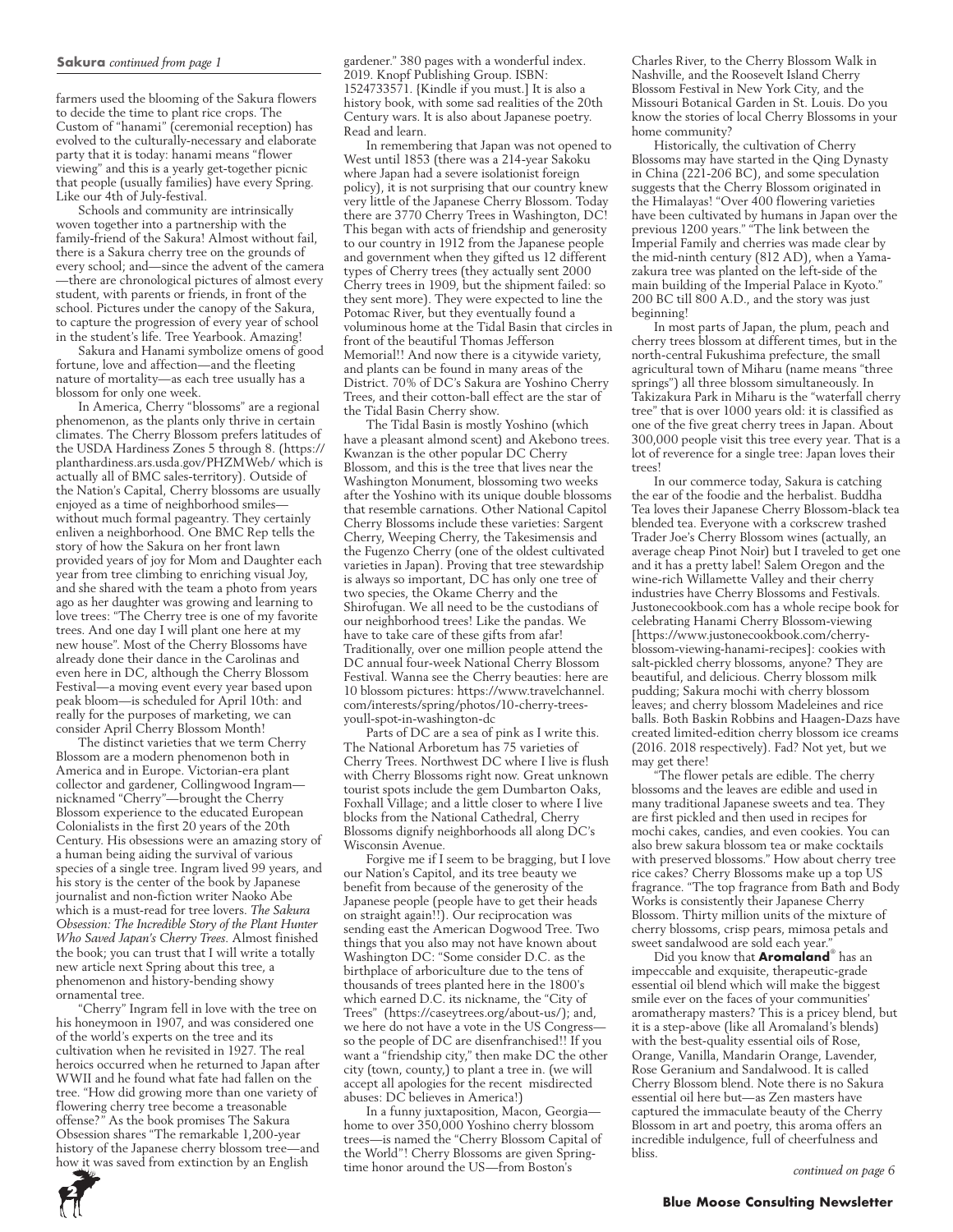# **NEWTON** homeopathics

**Nurturing Naturally Since 1987** 

**APRIL 2021 Promotions 20% OFF on 4 select OTC formulas** 

 $\sim$  Liquid or Pellet complexes listed below^ (Qty. 4+ per SKU)^

~ Shelf tags announcing the sale included with order **• Bowel~Digestive Care • Poison Ivy • Stress~Tension • Accident~Injury Rescue** 

*SAVINGS for YOU and your Customers*

#### ~~~~~~~~~~~~~~~~ **Homeopathic OTC Formulas:**

*Bowel~Digestive Care* – for associated symptoms such as vomiting, burning, bloating, gas, nausea, cramping, pressure & other related symptoms.<sup>\*</sup> 1 oz.^ + 1.7 fl. oz. liquid + 1 oz. pellets in glass jars (N029)<br>**Poison Ivy** – for symptoms associated with poison ivy, oak and sumac such as itching,<br>burning, pain, swelling and blistering.\*1 fl. oz. liquid in glass jar *Stress~Tension* – for associated symptoms such as worry, frustration, emotional sensitivity +<br>the feeling of being mentally + physically drained\* 1 fl. oz. liquid^ + 1 oz. pellets in glass jars [N066] *Accident~Injury Rescue* – for symptoms associated with trauma or medical procedures such

as pain, emotional upset, bruising and inflammation\*. 1 fl. oz. + 1 oz. pellets in glass jars (N034)

^ in TOP 20 bestsellers ~~~~~~~~~~~~~~~~

**Allergy Season!**

Newton Homeopathics is a 50%-margin line! Long shelf life Automatic Volume Discounts\*\* ~ liquid 1 oz. complexes only (same Skus) **10% OFF** 6-11 bottles **15% OFF** 12-23 bottles **20% OFF** 24+ bottles ~ and remember 18+ bottles of DETOXIFIER (N001) is always **20% OFF**

**Stop, highlight; entice – hear the successful responses!!** Pollen ~ Weeds, Cough ~ Airway, Cold~ Sinus, Hives~ Rashes, Inflammation, Hay Fever, Lymphatic Care, Candida-Yeast, Dairy~Grain~Nightshade, Dust~ Mold~ Animal Dander, Eczema~ Skin Care, Fatigue Fighter, DETOXIFIER

> **HOMEOPATHY WORKS!!** *Happy Birthday Dr Hahnemann: April 10, 1755*

Marketing materials: Window clings available! "Newton Homeopathics Proudly Sold Here Window" Cling ^^Not to be combined with other discounts

\*These statements have not been reviewed by the FDA, and are not intended to diagnose or treat any illness or disease

# functional remedies

**Time to Refine your Hemp Oil set with The Best!** Hemp products quality-controlled from seed to shelf: the only hand press lipid infused Hemp oil on the market. Functional Remedies is the only hemp company to achieve GMP Certifications for

food (21 CFR part 117), cosmetic (ISO 22716), and dietary supplements (21 CFR part 111), and is also now ISO:9001-2015 Certified! Global standards for Quality and Integrity: 4 GMP Certifications

**Synchronicity™ Full-Spectrum Hemp Oil Topicals & Ingestibles**

#### **• TOPICALS:**

**• Aromatherapy** – 2. 20 ml 100 mg

Peppermint/Rosemary + Lavender/Chamomile

• Body Oil - 100 mg 4 oz.+ 8 oz • Body Butter - 450 mg 3 oz. **• Body Lotion** – 500 mg/ 4 oz. **• Body Lotion** – 100 mg/ 8 oz. • **Sports Balm** – 500 mg. 1.7 oz. roll-on • **Sports Balm** – 2500 mg. 3 oz.

**• Facial Serum** - 250 mg. 2 oz. • **Youth Serum** - 100 mg. 1 oz.

# **+ INGESTIBLES:**

**• Capsules:** proprietary blend of Organic Coconut infused with full-spectrum Hemp extract (from aerial parts). Other ingredients: gelatin capsule.<br>**25 mg.** 30 ct. + 60 ct. **50 mg.** 30 ct. **25 mg.** 30 ct. + 60 ct.

• **Tincture:** proprietary blend of MCT Oil +full-spectrum Hemp extract (from aerial parts). Three options: Natural unflavored, Peppermint and Lemon-Berry<br>500 mg/ 30 ml tincture 1000mg/ 30 ml tincture **500 mg**/30 ml tincture

~ 100% Organically-Grown

~ We Own the Process: superior genetics developed over 20 years. Soil and flowers are tested: every batch of finished product is tested + the results are made public. Properly-tested for Quality Assurances ~ Fully-regulated. Functional Remedies are fully regulated + are routinely tested from our seed to our finished goods by the State of Colorado ~ Functional Remedies doesn't use solvents in its hemp infusion process Synchronicity™ Hemp Oil products by Functional Remedies

Consumer + Doctor Trusted Functional Remedies Functional Remedies creates the highest quality organically grown full spectrum hemp oil products in the world. Quality-controlled from seed to sale Submit orders through BMC Rep or wholesale@functionalremedies.com Questions? Contact your BMC Rep Account Executive or 833-600-0732 Free Shipping @ \$300. Visa/Mastercard/AMX/Discover

# HERB<sup>F</sup>PHARM<sup>®</sup>

**March – April Promo**

**20% OFF when you mix or match 20 or more units** reorders will receive the qualified discount throughout the promotional period

**Herbs for Stress & Minor or Occasional Anxiety** 1 oz. + 2 oz. + 4 oz.: Ashwagandha extract (alcohol free). Stress Manager™ extract blend. • Kava liquid extract

1 oz. + 4 oz.: **Lemon Balm extract blend • Ashwagandha extract**<br>Herbs on the Go® 1 oz. spray: : **Anxious Moment™ • Daily Stress Balance™** 

**PRODUCT NOTES:** *^ Stress Manager™ extract blend*: proprietary extract blend: Eleuthero root, Reishi mushroom\*, Holy Basil leaf\*, Rhodiola root\* Schisandra berry\*. Supports Healthy Response to Physical & Mental Stress\*\*

~~~~~~~~~~~~~~~~~~~

**2 perfect formulas for today's challenges: HERBS ON THE GO™ by**<br>**Herb Pharm**® taking herbs should be easy; convenience without compromise<br>^ formulated with taste in mind ^ created to deliver an effective dose ^ made without sugar or added processing

OVERCOMING EVERY OBSTACLE: ^ no need for water ^ no risk of spilling ^ GREAT TASTING

the touch of sweetness from the glycerin. Most vegetable glycerin on the market is made from Palm Oil; Herb Pharm® is Certified-Organic, non-GMO palm oil-free glycerin!!

www.herb-pharm.com/pharm-journal/palm-based-glycerin-in-herbal-products/ www.herb-pharm.com/pharm-journal/palm-based-glycerin-in-herbal-products/ *^ Herbs on the Go*®*: Anxious Moment*™ – proprietary extract blend: Cacao roasted

seed\*, Kava rhizome with root, Lemon Balm herb\*^, Lavender flower\*, Licorice root & stolon\*, Ginger rhizome.\* *^ Herbs on the Go*®*: Daily Stress Balance*™ – proprietary extract blend: Eleuthero root,

Holy Basil herb\*, Ashwagandha root\*, Rhodiola root\*, Licorice root & stolon\*, Rose flower\*, Ginger rhizome\*. Promotes a normalized response to physical and mental stress.\*\*

\* certified organic ^ fresh harvest

All of the herbs in these formulas are individually-extracted to ensure a broad spectrum of therapeutic plant compounds

\*\*These statements have not been reviewed by the FDA, and are not intended to diagnose or treat any illness or disease.

Not represented by BMC in NJ *Made of plants and ethical choices™ • Treat Yourself to Better Health™ America's #1 selling Liquid Herbal Extracts*



A M E R I C A Seasonal Forte + some Spring Hair Skin & Nails Formulas that Work meaning more customers returning to your store

# **APRIL PROMOS 4 + 1 on pertinent seasonal best-sellers per sku Allergforte® Lungforte™ Collagen Complex HairVit 30 + 90s**

**Allergforte**®: Immune support for Seasonal Sensitivity.\* 2 tabs – Vitamin E 24 mg (36 iu), Vitamin C 500 mg, Selenium 110 µg, Quercetin 200 mg, Curcumin extract, Bromelain (2400 GDU) 200 mg, Maritime Pine Bark extract 100 mg.

**Lungforte**™: Lung Support Formula for a clean & clear respiratory tract.\*1 tab. N-Acetyl- Cysteine [NAC] 300 mg, Resveratrol 100 mg., Quercetin 125 mg., Thyme Leaf 50 mg., Garlic extract (100:1) (odorless)[equivalent to 1 g fresh garlic] 10 mg., Olive Leaf extract 60 mg (standardized 6 mg hydroxytyrosol) 60 mg.; Vit A (1334 IU); Vitamin D3 200 IU, Vitamin C 125 mg. 30 tabs.

An incredible best-seller in 2020: all in one tab! BREATHE EASY\*

**Collagen Complex**: an exceptional formula with 7 skillfully selected beauty ingredients: Marine Collagen, with Hyaluronic Acid, Vitamin C, E, Zinc, Silica (Bamboo extract) and Beta-carotene. Renew, Hydrate, Revitalize Skin and Joint Support. 60 tablets Per 2 tablets: 1200 mg Hydrolyzed Collagen Type 1, 120 mg Hyaluronic Acid, 250 mg Silica

**Hair-vit***®*: 30 softgel caps + 90 softgels. 1 per day. Vital Nutrients for strong, Thick Hair.\* Hydrolyzed Gelatin and Brewer's Yeast (S. cerevisiae) combine to naturally provide Amino acids, B-Vitamins and trace minerals. Optimal care for healthy-looking hair: offering ultimate nourishment from within. Easy to swallow soft gel capsule: liquid carrier – GMO-free soybean oil, palm oil, coconut oil -helps ensure vital nutrients reach the hair follicles. Simple. Very noticeable. Brilliant Hair from root to tip! Suitable for Men & Women. May reduce hair loss\*

Independent stores only. HealthAID America monitors and applies its MAP-Policy

\*These statements have not been reviewed by the FDA, and are not intended to diagnose or treat any illness or disease

**Product notes: 'they look beautiful together!'**

• Best-seller Sibergin® back in stock: your best highlight for the Olympics • Grow this market: Tang<sup>®</sup> Royal Jelly 1000 mg prepared in a base of wheatgerm oil, a powerful antioxidant\* naturally containing vitamin E. Tang Royal Jelly® provides 5%- 6.5% of hydroxyl decanoic acids that are the active components of Royal Jelly. New item placement deals for these two items

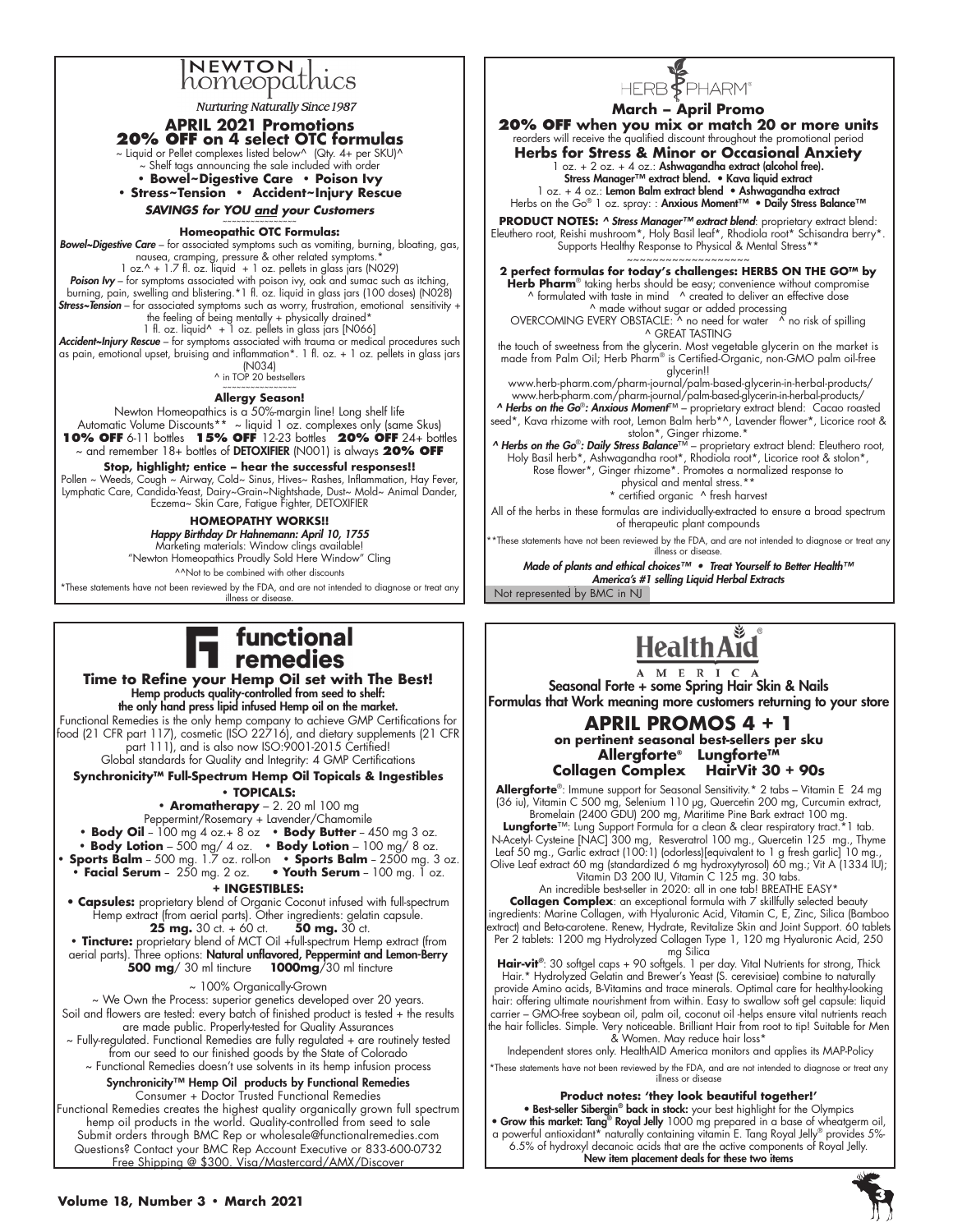

hive products for health **Honey Daily: everyone benefits**

# **APRIL Promotion 20% OFF Line Drive\***

**• Herbal Honey Tonics**

**• Herbal Honey Sprays • Bee-pampered Skincare**

[\*\*discounts capped at 10% on Raw Honey, Pollen + Propolis extract]

Consider this seasonal superstar: Northwest Pollen Honey Tonic is a delicious & unique formula to support seasonal respiratory health! With organic stinging nettle leaf, and bee pollen from beekeepers all over the Willamette Valley ensuring a wide range of plant pollens. This bee pollen mixture is then fermented in a small amount of honey, following the honeybees' own recipe for consuming bee pollen. NW Pollen Honey Tonic is RAW – made with raw honey + raw apple cider vinegar + never heated above 105 degrees

Fahrenheit. Endcap for the season.

\*\*\*\*\*\*\*\* Excellent Q2 Seasonal EDV offer starts April 01, too. including Ginger Tonic, Fire Cider and Pollen Tonic. Ask your BMC Rep for details! \* Promos only for independent stores ~ buy-in dates through 04/30/21 ~ Free shipping on orders of \$125+ after discount

Mickelberry Gardens | Gresham, Oregon Phone 503.454.6639 | Fax 503.894.7406 orders@mickelberrygardens.com

\*\* Warning: Don't give raw honey to children under 1 year of age

# ESSENTIAL FORMULAS **APRIL PROMO: Spring Cleaning**

**15% OFF selected items**

with 18 units mix & match

- **Reg'Activ DETOX**
- **Reg'Activ Essential ME-3 • Kampuku Beauty Bar**

Reg'Activ® – a paradigm-changing probiotic produces the glutathione antioxidant.\* with powerful Lactobacillus fermentum ME-3:

• Reg'Activ® Detox & Liver Health™ – 60 caps Lactobacillus fermentum ME-3 60 mg., with Milk Thistle fruit extract (80% silymarin) [250 mg], N-Acetylcysteine 200 mg, L-Methionine 50 mg, Selenium as Selenomethionine 100 mcg. (per 2 caps) Gluten-FREE, Dairy Free, Non-GMO ^^^

• Reg'Activ® Essential ME-3™ – 30 caps Higher dosage of glutathione – Each capsule provides 8 billion viable cells of L. fermentum ME-3 (100 mg), with a new prebiotic base made from acacia fiber to promote the growth of key probiotic strains, and now with non-GMO rice hulls as a flow agent

• Dr Ohhira's Probiotic Kampuku Beauty Bar

– 2.82 oz. bar. Vegan Award-winning and pH-balancing handcrafted soap, for all skin types and especially for dry and sensitive skin: probiotic extract compromised of 14 natural, wild-growing herbals handharvested from the vast mountain region of Chugoku

district of Japan with seaweed from Japan's ocean, and water. Carefully blended and naturally fermented. Gentle, but effective: mositurinzng and deodorizing. 8x winner of the Best of Beauty Awards from better

Nutrition Magazine ^^^ American Vegetarian Association™ - verified

^ valid April 01- April 30th. ^ Not to combine with other deals

~~~~~~~~~~~~~~~~ \*These statements have not been reviewed by the FDA, and are not intended to diagnose or treat any illness or disease.

*www.essentialformulas.com/regactiv Dr. Ohhira's Probiotics® The Probiotic of Choice*



#### **SUMMER ANTIOXIDANT ENERGY\* April Abigenol® Promo 3 + 1 on either listed sku**

Targeted Antioxidant Formulas: 30 caps ~ Rev•Up Wellness **ENDURANCE** ~ Rev•Up Wellness **VELOCITY** with

Wellmune®

Rev•Up Wellness products exclusively contain Abigenol®!

~ contains 6 phenolic acids, three flavonoids and four lignans

~ Abigenol® - isolated from the bark of the Fir Needle (Abies alba) - is a substance very similar to Pycnogenol, with similar active ingredients, such as low molecular weight polyphenols - and the natural bioflavones, proanthocyanidins + oligophens.

### **VELOCITY with Wellmune**®

Boost Energy, Performance and Recovery for everyday active lifestyles\*. Proprietary formula: (2 caps) Abigenol (100 mg), Wellmune® (250 mg) + Vitamin C (acerola cherry powder), Vitamin E, Magnesium, Selenium, Copper + Zinc and MicroActive® CoQ10 52 mg

\*These statements have not been reviewed by the FDA, and are not intended to diagnose or treat any illness or disease.

*Feel the difference with these award-winning products! GROW NEW BUSINESS with scientifically-proven nutritional support http://immunehealthbasics.com/revupwellness/ Targeted approach to Wellness Powerful. Natural. Innovative Brought to you by Portals Pharma, Inc.*

**April Immune Support Promo Wellmune WGP®** 250 mg. 60 caps **Buy 6 bottles of the 250 mg/60 ct. caps** 

250, the best-selling sku: people who are informed take Wellmune® every day for life

Wellmune® positive for the gut, digestion and intestinal immunity too!!

"A ß-Glucan-Based Dietary Fiber Reduces Mast Cell-Induced Hyperpermeability in Ileum From Patients With Crohn's Disease and Control Subjects"

Inflammatory Bowel Diseases, an Oxford academic journal; pre-clinical studies. University of Örebro (Sweden) 2018

Wellmune® has a strong safety and toxicity profile & is approved as a safe novel food ingredient by leading regulatory agencies worldwide.

# **GROW NEW BUSINESS** with scientifically-proven nutritional support

http://immunehealthbasics.com *Immune support for your family,* 

*peace of mind for you* www.wellmune.com I facebook.com/Wellmune I twitter.com/wellmune I youtube.com/wellmune Immune Health Basics® + Rev•Up Wellness® are brought to you by Portals Pharma, Inc.



**NEWER, CLEANER Hair Color line for this year's Spring/Summer Suncare** You can have two colors 'on sale' every month this quarter!!

**Offer the best & Gain New Customers APRIL PROMO**

**Two (2) shades ON SALE 15% OFF** in case-purchases only **• Mahogany • Chocolate**

Hair Color made with certified, ethically-sourced ingredients

Easy, 45-minute treatment: normal shampoo, apply to hair, wait 45-minutes, rinse

6 vibrant colors. 2.7 fl. oz

Get shinier, softer & healthier hair with 1st application. Vegan non-permanent hair coloring + conditioning treatment enriched with a nutrient-dense Certified Organic botanical complex, protein + Certified Fair-Trade Shea Butter

\$8.99/\$14.99. on sale for \$7.66

RE-THINK your Hair Coloring. Ekoeh - Certified-VEGAN + CRUELTY free by PETA USA; Botanicals are Certified-Organic by the USDA, ECOCERT, IBD = PRODUTO ORGANICO BRASIL; FAIR FOR LIFE certifies the Fair-Trade shea butter.

*Ekoeh Brasil • http://www.ekoeh.com Hair Food Color Cream: Vegan Hair Color Non-permanent hair color and hair treatment*

# **MushroomScier The Mushroom Science Story:**

**1989, 1994, 2003, 2021** Started in 1994, Mushroom Science® was originally named "JHS Natural Products" after the three founders, John Seleen,

a mushroom grower; He Xianguo, a natural products<br>chemist and Steven Bailey, a naturopathic doctor. The<br>company was started for the sole purpose of introducing PSK<br>to American health care practitioners. Also called "Kresti in Japan, PSK is extracted from the medicinal mushroom

Coriolus versicolor. PSK was the top selling immune suppor supplement in the world, and the most potent Coriolus versicolor extract available. Although there were Coriolus versicolor extracts being sold in the U.S. at the time, none of

them were as potent or as well-researched as PSK. John Seleen, the primary founder, was first introduced to the research on Coriolus versicolor extracts while at a mushroom biology conference in China in 1989. He was impressed by the extensive research presented by Dr. Yang, the inventor of another Coriolus extract, Coriolus PSP. Dr. Yang presented

his original research on the immune health benefits of Coriolus PSP, and also covered many of the studies done on the Japanese product, PSK. The quantity and quality of the research on the immune health benefits of Coriolus extracts was impressive, including more than 500 animal studies and dozens of human clinical trials, all of which pointed to the extraordinary potential these extracts had to improve the health care options available to American practitioners.

A true pioneer in the mushroom supplement industry, Mushroom Science® was the 1st company in North America to offer Coriolus versicolor mushroom extracts matching the quality and content of the PSK used in the world-renowned Japanese research. Mushroom Science® maintains a strong commitment to the science supporting the immune health benefits of medicinal mushrooms. Clinical research has been conducted on Coriolus Super Strength, Reishi Gano 161® and MaitakeGold 404® extracts.

Initially, distributing medicinal mushroom supplements exclusively to health care practitioners, in 2003, the company expanded to offer their high-quality mushroom supplements directly to consumers and wholesale health retail. Currently, the only authorized seller is Mushroom Health. If you purchase from any other company, we do not know where it came from or who those sellers are.

**+ get 1 bottle FREE!! Stock up & promote!**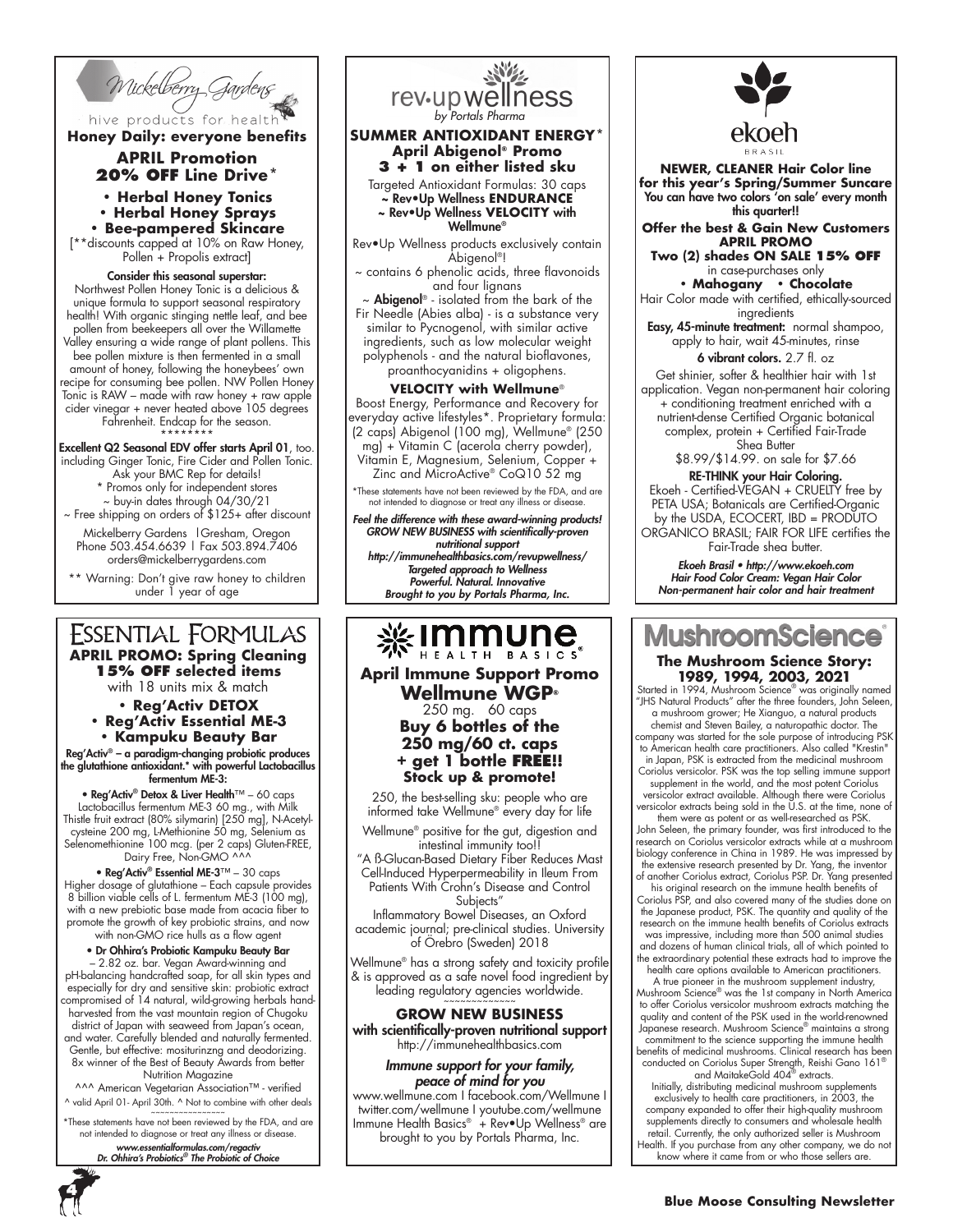# bodyceuticals

**They ARE BACK!! Just in time for summer skincare** Bodyceuticals closed two weeks in March for warehouse updates + maintenance. We missed them!!  $\sim$  they are so wonderful

**April Promo 20% OFF Vanilla + Avocado Sheer Oil** 2 oz. & 3.5 oz. spray in glass bottle

Must use code APRIL21 sale wholesale: 2 oz. \$8.60; 3.5 oz. \$11.92

## **Perfectly blended ingredients:**

Coconut oil\*, Olive fruit oil\*, Calendula flowers\*, Aloe Barbadensis\*, virgin Avocado oil\*, Madagascar Vanilla bean\*, Vanilla flavor\*, Jojoba oil\*, mixed tocopherol (non-GMO Vitamin E).

\* Organic

Made with plants & love in the USA ~~~~~~~~~~~~~~~~

*www.calendulaskincare.com www.bodyceuticals.net www.facebook.com/Bodyceuticals www.instagram.com/bodyceuticals\_ calendula/ www.pinterest.com/bodyceuticals/ https://twitter.com/bodyceuticals*



REJUVONATE YOURSELF!

~ USDA Organic Certified + Circle-K Kosher-Certified ~ Non-GMO Project Verified label on canister (12.7 oz.)

• Raw Kosher Certified Organic Grain & Protein Blend ALL Organic + RAW: Brown Rice, Hemp Protein, Millet, Quinoa, Amaranth, Spirulina

• Raw Kosher Certified Organic Green Blend ALL Organic: Kale, Spinach, Leek, Parsley, Nettle • Kosher Certified Organic Sprouted & Green Grass

Blend ALL Organic: Sprouted Broccoli, Sprouted Mustard, Barley Grass Juice, Kamut Grass Juice, Oat Grass Juice, Wheat Grass Juice

• Raw Kosher Certified Organic Antioxidant Blend ALL Organic: Apple, Tomato, Lemon, Pineapple, Banana, Strawberry, Carrot, Mango, Maqui Berry, Goji Berry, Black Currant, Acai Berry, Acerola, Concord Grape, Pomegranate, Blueberry, Cranberry, Raspberry, Black Berry, Beet.

• Kosher Certified Organic Noble Mushroom Blend ALL Organic: Agaricus Mushroom, Cordyceps Mushroom, Maitake Mushroom, Reishi Mushroom, Shiitake Mushroom.

~~~~~~~~~~~~~~~~~~ New product placement deals are also 3 + 1 Minimum order is 6 total bottles: Consider 3 + 1 Juvo™ Superfood Cans + 3 Juvo™ Original Cans Free of Gluten, Soy, Whey, Yeast, Nut, Dairy and Preservatives. No Artificial Flavors, Colors, Sweeteners & Stevia

**ReJUVOnate Yourself!**

# ESSENCE **WELL BEING**

**Spring Expansion Sale** the CBD conversation has moved beyond… to added terpenes *Essence of Well Being® CBD Functional extracts*

**• FOCUS • RELIEF • RESTFUL SLEEP** The CBD with Terpenes Entourage provides

synergy and overall greater effectiveness of potent phytocannabinoids

**The details:** CBD with zero detectable-THC, Organically-grown American Hemp, 2000 CBD plus naturally-derived plant Functional Terpenes 1 oz. 66 mg CBD per dropper. 30 servings per bottle

### **APRIL PROMO Open stock (0-11) of 4 skus 10% OFF 12+ total bottles from 4 skus = 15% OFF** 2000 CBD, (66 cannabidiol, 82 mg aerial plant

parts), plus:

- FOCUS w/ Limonene, Terpinolene, b-pinene, Eucalyptol, Geraniol
- RELIEF w/ b-Caryphyllene, Myrcene, a-pinene, Humulene, b-pinene
- RESTFUL SLEEP w/ Terpinolene, Myrcene, Linalool, b-Caryphyllene, Terpinerol
- RELAX w/ Linalool, a-pinene, Terpinolene, Citral, Limonene ~ All with MCT Oil and natural orange flavor

Innovation from the Natural Aromatherapy Experts Must ask for deals at time of placing order to receive

monthly promo Minimum order: free shipping for wholesale orders \$150+. Orders@ewbhemp.com *Discover the most powerful herb ever investigated www.ewbhemp.com*

# THE FOOD MOVEMENT CO. **BIG HIGHLIGHT April focus on two products in two sizes VEGAN D** 120s + 60s **BLACK EARTH SILVER** 4 oz. + . 8 oz. fl. oz.

Plant-based 5000 iu (125 mcg) per softgel the original. The Food Movement company was the 1st US company with a **truly plant-based Vitamin D3** (cholecalciferol) in the American retail market. This non-GMO lichen product, Vitashine™, is patent-pending. This 4-month supply complements the 60 cap size, standing out on your shelves and encouraging vegetarians and vegan to keep Vitamin D level high for optimal health. Registered with the Vegan Society & the Vegetarian Society.

**BLACK EARTH SILVER** -the combination of Colloidal Silver and Humic Fulvic Acid help promote a healthy immune response. Small particle size silver ensures maximum absorption and deliver in the body. Humic acid provides over 70 trace minerals. Fulvic Acid is a super-charged mineral blend found in Humic Acid, with unique health benefits. Healing with nature.

Spectacular deals for new product placement

if you bring in the small & the large\or bring in the large, if the one bottle sku wants company!! *Ask your BMC Rep*

 The Food Movement Company was founded in 2011 out of a small indie health food store in Lake County, Illinois. Today our product line includes a diverse range of organic foods, teas, bioactive dietary supplements and other healthy choices.

~~~~~~~~~~~~~~~~ *We are Makers of Plant-Based Functional Foods for better Functioning Humans*



# **Advance the reputation of Your SkinCare section**

- Clinically-proven products • Over 300 International Beauty Awards • With concentrated ingredients • Certified Natural
- A bottle of Certified-Organic Rosehip Oil is sold every 20 seconds

# **Trilogy® Natural Products** *You in?*

More of your customers know *Allure Magazine* than you realize! Allure 2020: Best of Clean Beauty Award-Trilogy® Rosehip Oil ANTIOXIDANT+

TRULY sustainably-sourced and eco-friendly products. NATRUE natural cosmetic certification since 2012 and BioGro certifications [https://www.biogro.co.nz] Non-GMO company. Against animal testing

*MADE IN NEW ZEALAND & loved everywhere all rose hip products are 80% minimum fatty acids one bottle of Trilogy sold every 20 seconds somewhere around the world Trilogy: High-performance, certified natural skincare products www.trilogyproducts.com/us/category/howtos.html/*



**APRIL PROMOTIONS Aloe for a complete Spring Cleanse 15% OFF 12-23 items minimum\***

**20% OFF 24 items maximum\*** mix & match from the items listed below

**• Aloe Gold tablets** 30 + 90s 100% organically grown. Laboratory tested/not overheated. Truly a Gift of Nature

## **• Healthy & Slim Daily Greens**  120 tablets

Since 2001 - made for all people - adults, children, teenagers, seniors, athletes; and even safe for pets^! A Gluten-free, high fiber, antioxidant-rich formula

- **Herbal Aloe Detox PLUS** whole leaf juice concentrate 16 oz. + 32 oz.
- Perfect herbal tonic for children + adults ~ a 3-in-1 product for digestion, detoxification + renewal^
	- ~ Organic aloe with 10 healing organic herbal extracts

~ whole aloe, 4 Essiac herbs. Pau d'arco and more

> \*Discounts cannot be combined effective March 01- March 31

### **EVERY STORE needs some Aloe Life! ALOE 2021**

~~~~~~~~~~~~~~~~ ^These statements have not been reviewed by the FDA, and are not intended to diagnose or treat any illness or disease.

*Aloe Life # 1 Herbal Superfood Aloe Vera is FOUNDATIONAL TO HEALTH Whole Leaf Aloe Vera Juice Products 1991-2021 30 years of Quality Aloe*

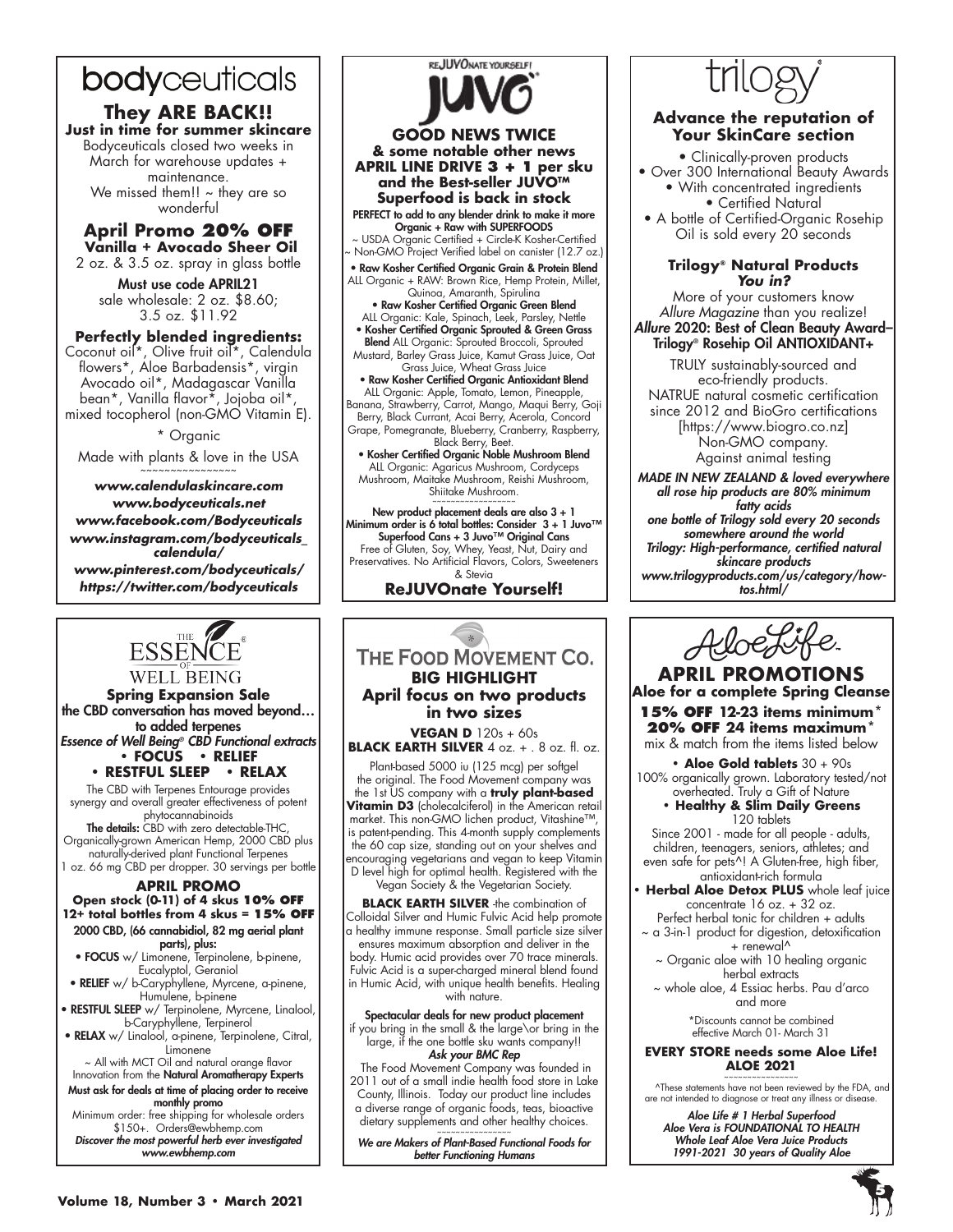Time for you to embrace some Cherry Blossom!

In Q4 2019, **Essential Formulas** redefined the quality of the Collagen products on the market as they brought forward the wonderfullyformulated *Dr. Ohhira's Premium Collagen Plus*™. In a highlight on Sakura, I will not applaud too much how well this formula is made to work wholistically—article for another issue but I will call attention to the structure of the formula and its ingredients. And yes, there is a way to highlight this Premium Collagen Plus™ formula by educating on the Cherry Blossom extract in the product. We all love regular new business!

This Premium Collagen Plus™ product, designed to rejuvenate and revitalize your skin, has three purposes: a proprietary collagen support system; a proprietary Dr Ohhira's 5-year fermented food blend and a skin hydration and support blend. Everyone can understand the Collagen Support blend with Marine Collagen Peptides, Marine Collagen Tripeptides, Royal Jelly and Coenzyme Q10; the Dr Ohhira's whole food, fermented probiotic (delivering prebiotics, probiotics and postbiotics); and a Skin Hydration & Support blend with Cherry Blossom extract (Sakura), Marine Elastin, and (non-GMO rice extract) Ceramide, and Hyaluronic acid.

The Sakura extract is a classic symbol of beauty in Japan. It is in this formula as a restorative botanical extract offering premium anti-aging benefits, supporting healthy inflammatory response and skin tone.\* Its most important health benefits are for anti-glycation. This of course protects proteins and collagen, by reducing AGEs (Advanced Glycation End products). Accumulation of AGEs in skin triggers skin damage and apoptosis of fibroblasts. Sakura extract suppressed fibroblast apoptosis in studies (J. Biol. Chem, 280. 2005) "Sakura extract has been proven as an anti-glycation agent with promotion of collagen formation in fibroblasts that lead to anti-aging."

Studies have reported Sakura (Cherry Blossom extract, *Prunus Iannesiana*) as an antioxidant, antimicrobial, antiviral, Immune activator, anticarcinogenic, antimutagenic and anti-allergy\*. Here it is used for its distinct antioxidant support. *Prunus Iannesiana* is the Oshima Cherry, and it is a cherry cultivar—also known as Kanzan—and is the paternal species to the Yoshino Cherry.

Sakura extract also showed a skin-whitening effect of certain melanoma cells in a manner and similar potency to acid glucoside (Vitamin C). Sakura has also been studied for skin moisture, skin elasticity, lessening of the pores, and skin smoothness. It is considered best to use Sakura extract in combination with other skin nutrients.

Like with any Essential Formula's product, you know that tremendous research went into the strategy for the effectiveness of the product. Decades of extensive research have enabled the Ohhira team at OMX Nutrition/Biobank Co, Ltd. to curate key ingredients for spectacular dermal and structural revitalization. This blend was not put together through speculation. Dr. Ohhira's team uses science for every product that they make: so, there is a studied rationale for all their formulas. Sakura was added for its effectiveness, and Sakura was added proportionate to the best dosage for the directions given for the product.

This Dr Ohhira's skincare product is mindfully-created to replenish the suppleness of the skin and boost the performance of the joints\*

# **SYNCHRONICITY BY FUNCTIONAL REMEDIES™ INC.**

**Want to Pick the Winner in the Hemp Oil sweepstakes?**

**As the season changes, farmers are thinking about Hemp harvest season every year.** Synchronicity™ by Functional Remedies has the one story like no other: the more you learn, the quicker Synchronicity™ will be your #1 choice Full-Spectrum Hemp Oil—And perfected farming, harvest and manufacturing naturally leads to a superb entourage effect. The wise elder-player on the block, Synchronicity™ rises just in time to replace the Hemp Oil lines that you have become disenchanted with!

#### **No one has the same story as Functional Remedies.**

The story: Functional Remedies has been farming the plant and investing in Hemp Oil for 20 years! Learning the plant, FR has created and curated the best-in-class, sustainable, GMO-free hemp products now rebranded as Synchronicity™. FR knew the value of the true power of the plant: and in seeking the best methodologies, they never even considered CBD isolates or harsh CO2 extraction processes.

Chief Science Officer (CSO) Tim Gordon has been a key figure in the hemp field since the early 1990s (no neophyte here): literally, as he started growing hemp seeds in rural cornfields, as he pursued an awareness of the non-psychoactive ingredients from hemp (proof of the endocannabinoid system didn't exist until 1990!). Tim is a hero and pioneer of the early Hemp Movement: in farming & processing, and carving the wisest path the industry could pursue in keeping Hemp Oil a vital and available natural products industry plant. Tim was appointed a board member of The Hemp Industries Association® (HIA®). Functional Remedies® is obviously the exact opposite of fly-by-night.

Shift course with your shelves today, and make Synchronicity™ by Functional Remedies your staff choice! Blue Moose Consulting is known for bringing you the best, and we have done so here again! Best story, best product: price protected.

Synchronicity™ offers you the confidence to market with authority. Functional Remedies has patented the plant that they have been cultivating, observing, growing and testing for 20 years. This one-of-a-kind seed produces a nutrient-dense plant, so that your customers can feel greatest optimal effect. The NCBI (National Center for Biotechnology Information) has recognized this proprietary patented plant as the qualifying standard for the cannabis genome sequence!! So, in the history from their CW2A hemp plant patent to the superior genetic sequence now found in Synchronicity™—the sole source of the CBDRX18 Full-Spectrum Hemp Plant—you can offer a quality others are trying to reach!

Hype can only get a company so far, and then it fades. Functional Remedies has been investing in rigorous science and careful growing—and now they will rise as the name you can most trust!

The goal was to preserve the 100+ additional hemp molecules that can be present in Hemp Oil. You can be sure that we have it here! This long dedication by many exceptional experts has created the best. Full-Spectrum was their goal all along, to achieve "A True Entourage Effect™".

State-of-the-art farms in Colorado and rural NW Iowa. Dependable and consistent supply! Perfectly water-fed plants with continuous R & D providing the most studied and holistic CBD-centric Hemp Oils available anywhere in the world today. From true seed-to-bottle dedication, and unique but deliberate back-breaking labor, Synchronicity™ gives you the whole package—and the most dependable phytonutrient, cannabinoid, mineral and omega acid profile you can offer to your local community as defined in their mission statement Wellness through Oneness™.

So, the complaints about sales of CBD should cease. Start saying "Hemp Oil Extract". Carry the best, feed the people and grow your business with the best!!! *The only hand-pressed lipid-infused Hemp oil on the market*

**Join the team!**<br>https://synchronicityhempoil.com/ www.facebook.com/Synchwellness www.facebook.com/groups/266273187846057 www.linkedin.com/company/functional-remedies/

www.instagram.com/synchronicitywellness/

*Hemp products quality-controlled from seed to shelf Bringing lives into balance on a global scale with the most efficacious hemp oil products on earth.*

To achieve a fully-functional beauty regimen, the body needs a healthy digestive system and immune system. This product is dairy-free, gluten-free and non-GMO (though it does contain fish components). There are five (5) tubes to a box, and it is recommended to drink one tube every 2-3 days for several weeks and then reduce as protocol allows. This liquid food supplement is sweetened with honey and malt extract, and has a pleasant taste: it can be added to any non-hot beverage. (one tube = 40 calories, 2g total carbohydrates and 2 g total sugar).

Need another way to get the skincentric customers' attention? Dr. Ohhira's Premium Collagen Plus™, after the product was introduced in the fourth quarter of 2019, immediately was honored with *Better Nutrition Magazine's* 2020 "Best of Natural Beauty" Award in the "Supplement" category. (and then the pandemic struck!) Now, the sun is up, the sky is blue: it's beautiful and so are you—and it is time to bring Sakura to your community. April Cherry Blossom NEWS: talk to your BMC Rep about how to best make a Skin Beauty Splash this Spring with the best that there is: Dr. Ohhira's Premium Collagen Plus™. On March 2, 2021, this exceptional product became a 2x winner of

*Better Nutrition Magazine's* Best of Natural Beauty Awards in the "Supplement category". The April 2021 issue of the print and online magazine will feature this humbly-perfect rejuvenative product! [https://essentialformulas.com/dr-ohhiraspremium-collagen-plus-best-of-natural-beautyaward-2021/]. Help people find Sakura.

This Spring, offer an inspiring blend accentuated by the widening story of a new superfood, Cherry Blossom extract—as a gift from Cherry Blossom Festival month to Mother's Day (men will love it too). Your store needs to continue to be the source of the good stuff: the highest-quality ingredients built to regenerate healthy skin, and restore its youthful vitality.

Beauty does not have to be fleeting with Sakura blended with all the best from the Dr. Ohhira team.

\*These statements have not been reviewed by the FDA, and are not intended to diagnose or treat any illness or disease.

^ Japanese Flowering Cherries. Wybe Kuitert

- ^ https://www.npr.org/2020/04/14/832195428/a-reminderthat-nature-is-strong-in-japan-a-1-000-year-old-cherry-tree-
- blooms ^ https://notwithoutmypassport.com/cherry-blossom-meaning-
- in-japan/ ^ https://www.countryliving.com/gardening/g3168/cherryblossoms-facts/

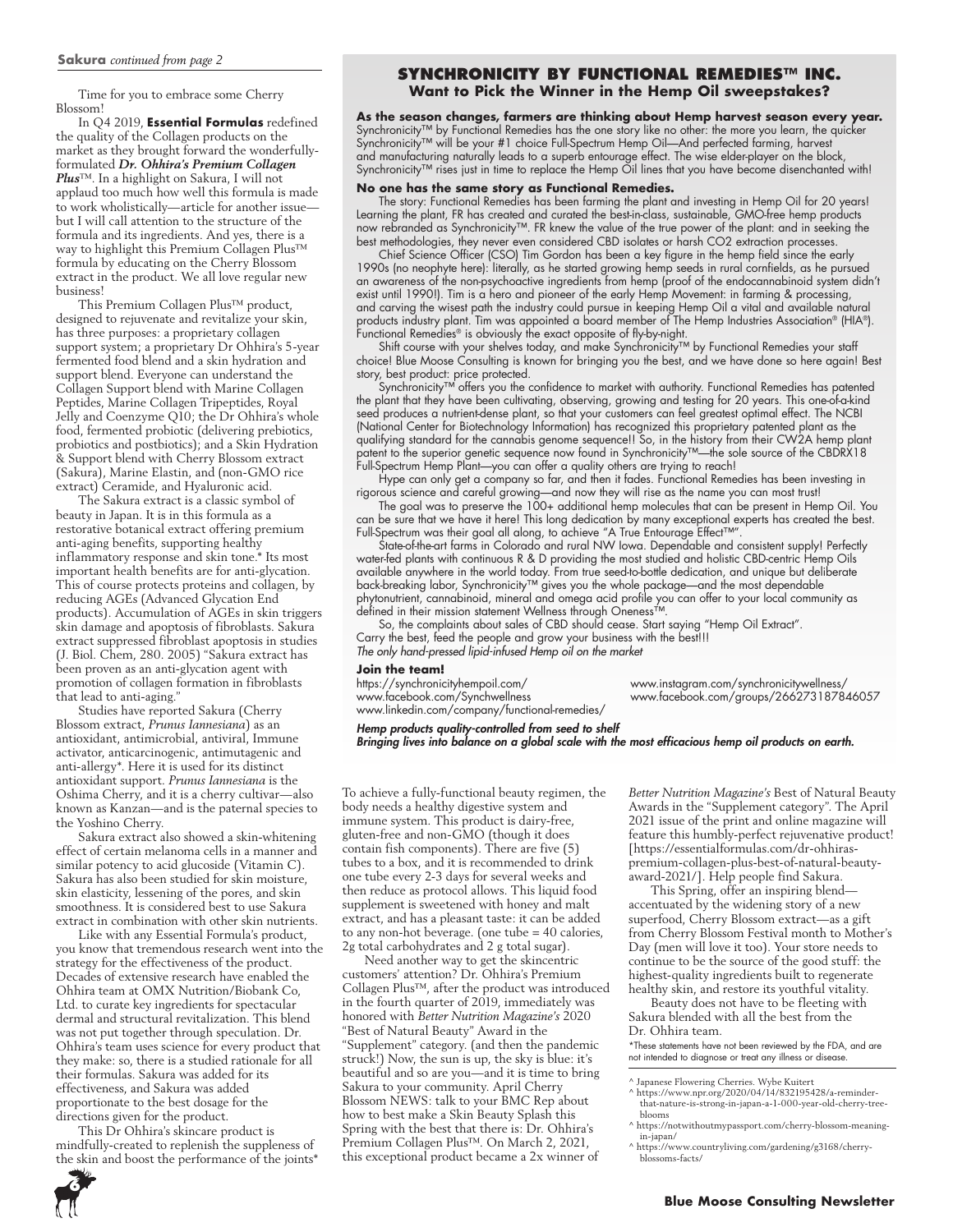# **ABSOLUTE LABS**

*Inspired by Wellness*

# **April Promotion 20% OFF ALL Oxygen Nutrition products**

- TriGuard PLUS® Concentrate dropper:
	- 1 oz., 2 oz. 4 fl. oz.
	- TriGuard PLUS® H20 8 fl. oz.
- TriGuard PLUS® Throat Spray 2 oz.
- TriGuard PLUS<sup>®</sup> Nasal Spray 2 oz.

# **Oxygen Nutrition®**

Extracted using low-temperature CryoPress and low-temperature chromatography, our Certified THC-Free CBD Tinctures are rich with beneficial natural compounds. An ideal way to help your whole family find their healthy balance.

**• Full-Spectrum CBD Tincture - Unflavored:**  10, 20, 50 mg.

**• THC-free CBD Tincture - Light Citrus:** 10, 20, 50 mg.

Other ingredients: Organic MCT (medium-chain triglyceride) Oil (coconut-derived), Hemp extract (aerial parts), Organic Orange Oil (cold-pressed)

**TOPICAL BY Oxygen Nutrition® THC-free CBD 50 mg. Cool Mint LIP BALM** (0.16 oz)

**THC-free 120 mg. CBD Warming Balm**  $(0.6 \text{ oz})$ 

**THC-free 500 mg. CBD Warming Balm** (2.5 oz)

**THC-free 120 mg. CBD Cooling Balm**  $(0.6 \text{ oz})$ 

**THC-free 500 mg. CBD Cooling Balm** (2.5 oz)

> **Oxygen Nutrition®** orders@oxygennutrition.com **NAAWK®** orders@NAAWK.com



**LAVENDER IS ALL THE SPRING CRAZE April-May Bodycare Promotion\*** Lavender 12 oz. bodycare. ~ Shampoo ~ Conditioner ~ Shower Gel ~ Hand & Body Lotion ~ Massage & Body ~ CBD Body Lotion- 750 mg  $\sim$  Hand Soap  $\sim$  Bath Salts 20 oz.

~ Pure Therapeutic Grade Essential Oil Blend: Essential Oils of Bulgarian Lavender, Lavendin, Orange, Geranium, Cedarwood, Marjoram, and Frankincense

**Buy 3 ea. per SKU = 10% OFF Buy 6 ea. per SKU = 15% OFF Buy 12 ea. per SKU = 20% OFF** 

**Aroma Land® April Essential Oil Promotion: 10% OFF in units of 3 ea. (10 ml.)** ~ Lavender French: Lavandula angustifolia; L. vera; L.

officinalis. This Lavender variety has a strong, slightly green-smelling aroma.

~ Lavender Bulgarian Jasminum grandiflorum in Jojoba oil. Sweet with woody undertones and a distinct camphor note. The best-selling Lavender.

~ Tranquillite blend: Essential Oils of Lavender, Lavendin Super, Orange, Geranium, Cedarwood, Wild Marjoram, Omanese, Frankincense.

~ Take 5 blend: Essential Oils of Lavender, Mandarin Orange, Marjoram, Roman Chamomile, Spikenard.

**Lavender Floral Water —** 2 oz. hydrosol **Buy 3 ea. get 10% OFF**

**Lavender Bar Soap 10% OFF with 6 units ea** 

Aromaland creates exquisite bath and body care products utilizing 100% pure therapeutic essential oils. Our complete line of Essential Oils is premium selected for Aromatherapy use. We meet the best EWG Cosmetic Safety standards.

*Bliss in Every Bottle™ • with over 200 varieties of therapeutic quality essential oils & over 80 blends*





*Bionox by Nox Nutrients. Harness the Medicine Within®*

**NOW BOTH FLAVORS in two sizes ME 3: Miracle Molecule Max™ Nitric Oxide Booster**

60 scoops (14.8 oz.) + 30 scoops (7.4 oz.) **• BERRY M3 • CITRUS M3**

with L-Arginine AKG, L-Citrulline, Beet, Pomegranate, Watermelon, Blackberry, Raspberry, Hawthorn Berry, Horse Chestnut, Green Coffee Bean Extract, Indian Gooseberry (Amla),

Vitamin C, Grape extract, Camu Camu Berry, Deep Ocean Minerals, AstraGin®, Vitamin D3, Vitamin E, and more.

Always: 100% Customer Satisfaction-Guaranteed. Non-GMO. GMP-Manufacture Free shipping now at \$199 wholesale

**M3 Ultimate Nitric Oxide Nutrition is BioNox's signature product! ME 3:** Miracle Molecule Max™ is a medical-doctor

certified (MD-C™) great-tasting nutraceutical, specialty formulated to maintain your body's supple Nitric Oxide [NO]. Nitric Oxide. Nitric Oxide is believed to support almost every area of the body, from a healthy heart to immune function. Nitric Oxide makes

it happen. https://bionoxusa.com/products/ Brilliant new labels! You will find your next bestseller Ask your BMC Rep about the excellent April M3 "other flavor" deal!!

\*These statements have not been reviewed by the FDA, and are not intended to diagnose or treat any illness or disease. *Harness the medicine Within M3 Miracle Molecule Max • https://bionoxusa.com* Crystal Star

for the whole person <u>a sa sa sa sa sa sa s</u>

*An Industry Pioneer since 1978*

**LINE DRIVE 20% OFF**

buy in dates through 4/26 [If customer passes on discount to customer, otherwise **15% OFF**]

## GROW YOUR WOMEN'S HEALTH + KIDNEY HEALTH sections with unique formulas loved for many decades

Formulas to help: Purify, Rebuild, Relieve, Defend, Balance, Minimize!!!! Proprietary blended formulas & Formulation

Philosophy Each herb from each batch is fully-tested for identity, potency and purity:

no adulterants, no contaminants: all lab tested for metals

NON GMO Project Verified.

Well tolerated for Self-Care. The Value is in the Formula!

*NEW LABELS: and expanding quickly in BMC Land*

> MAP-Price protected Orders:

customerservice@healthyhealing.com P: 800-736-6015 | direct: 952-946-4502 www.CrystalStar.com

*www.healthyhealing.com/ For the whole person™ • Established 1978 Available at fine health food stores Formulas made famous by Dr. Linda Page, PH.D.*



**EARTH DAY IS Thursday APRIL 22nd APRIL Promos**

**15% OFF invoice select items** • **Mongo Kiss®** • **Hemp Lip Balm**

• **Gold with Baobab** • **Medicinal with Tea Tree**

**Mongo Kiss**® 15 pc. convertible displays. 8 choices: Acai Berry, banana, Blood Orange, Peppermint, Pomegranate, Unflavored, Vanilla Honey, Yumberry

**Hemp Lip Balm** 24 pc. convertible displays 4 choices: Cherry, Coconut, Vanilla Mint, Vanilla (the original) {no CBD}

**Eco Lips® Gold with Baobab** 100%-Organic. 24 pc. convertible displays

**Medicinal with Tea Tree** 36 pc. convertible displays. Peppermint flavor. For sore and chapped lips. Tea Tree, Lemon Balm, Camphor, Calendula extract, Vitamin E

Founded in 2003, Eco Lips® was the 1st organic lip balm brand on the market created by Steve and Andrea Shriver. "We are a lip-lovin dedicated company producing millions of lip balms annually." The emphasis on USDA-certified organic food grade ingredients just work better to moisturize and protect.

All Eco Lips lip balms are gluten-free! Eco lips® offsets its manufacturing with 100% renewable energy + is a certified B Corporation

*The Best Lip Balm for the World™ Organic & Fair Trade Lip Care Eco Lips, Inc. I Marion, IA*

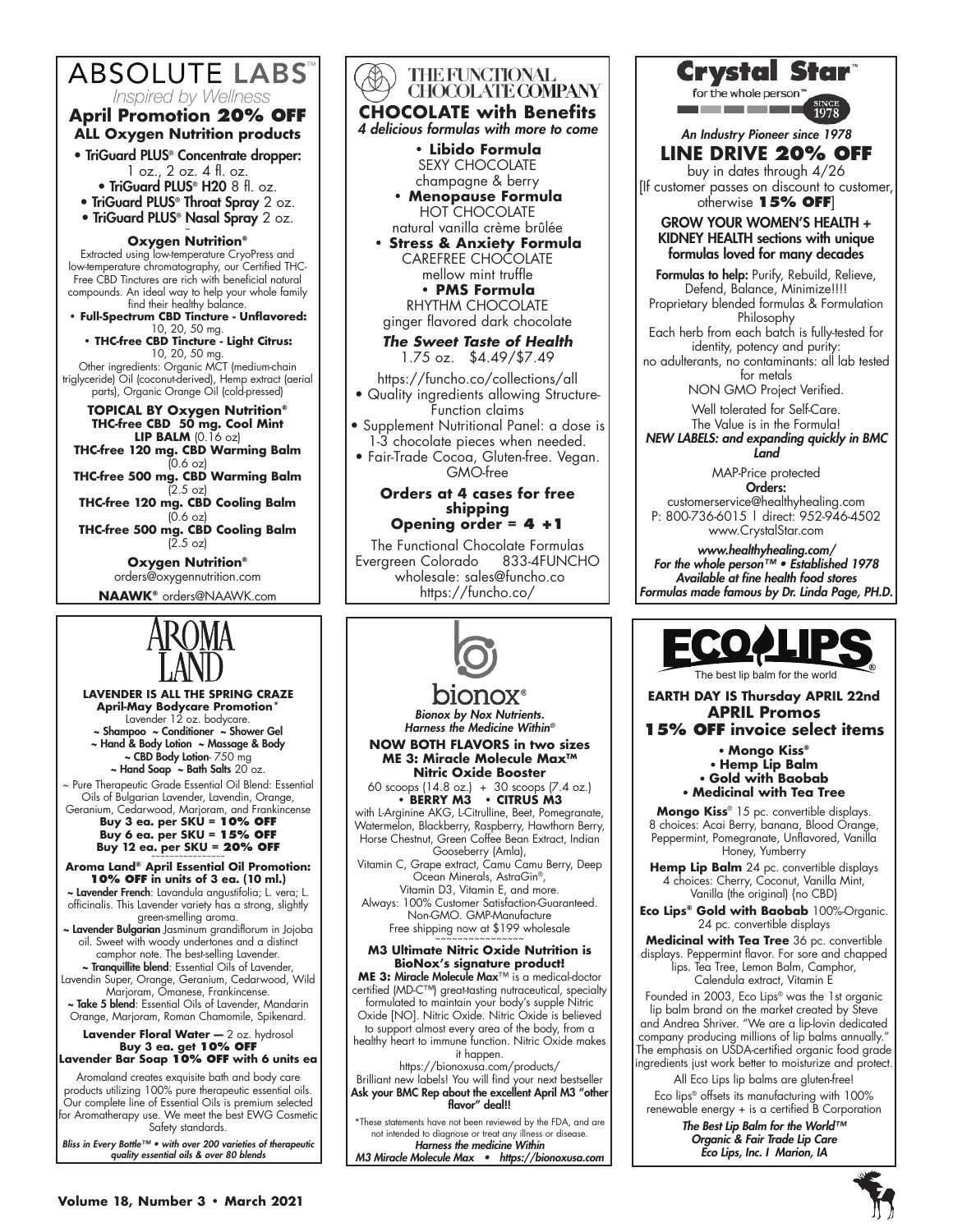# **Let's Go Homeopathic!**

Homeopathy, on the other hand (while being called quack medicine by truly scientific quacks and dullards) is actually acknowledged by every brain that has a scientific opinion to be safe, if not completely 100% safe. They call that a "bad" thing! The dullards say that you cannot take it (or maybe you should be prevented legally from taking it, getting it or making it) because it does not work. More language guy than scientist, I would call that an opinion!

OK, a reality show: for the reality-tv addicted majority. "Health Cage-Match Evidence". Whose reputation gets out Victorious? In this corner, homeopathy's best—working together in diagnosis and treatment using only Homeopathy; and in this corner, Allopath's finest triages using all the freely-available drugs they could ever want, all supported by an endless supply of cash from "their sponsors." They can even use tomorrow's medical breakthroughs today!

The weekly show: which group of patients is getting better? The show easily could last longer than any Simon Cowell pettiness, and people will watch. Deep down, most of America cheers for the underdog although the majority pummels us to only cheer for the winners (no matter how the victories are gained). So, while people may start early wearing the I Love Drugs free swag, eventually they will tune in each week to see Homeopathy kick ass with healthy results over and over again. Repeatable evidence! Eventually, the second series starts with the people who were sickened by the "other way" now being doubleblind brought-back-to-health with Homeopathy, and the people made strong by Homeopathy now being noticeably made weaker by the drug prescription blunders of the white coats. It would happen, because Homeopathy Works!

Happy Birthday Dr Hahnemann! April 10th 1755. Health Food Stores should throw a birthday party every year in April by focusing on the promise and power of Homeopathy. And this is not a battle for power (well to the other side it certainly is); it is the forward progress of the only medicine that will ever matter in 10/20/50/200 years—and that is integrative, complementary medicine. Why can't we all get along? By its nature, Homeopathy is wholistic, and that scares the money-oriented medical systems. Pharmacists hated Hahnemann in his time because his medicine in those days was inexpensive, could be made from the accumulated writings of cure by nearly anyone, and it ate into the establishment's revenue streams.

I love reading and researching the history of Homeopathy. The practice of this medicine kicked into gear in the 19th Century and from inception it was a popular and effective medicine in the United States, Europe and the many places that colonialism reached throughout the 1840s-1940s period. Two points consistently emerge from my research: homeopathy works; and the power structures of the modern medical paradigm—as it evolved into what it is today (bloated, expensive and malevolent if you question it)—want to assassinate homeopathy by every legal means possible. The protected medical class are adamant that Homeopathy not be considered or allowed its legitimate place in the developing healing paradigms of integrative 21st Century Medicine. The first fact—of homeopathy's recurring successes—is so amazing; and this second point—about the ill-intentions of allopathic medicine—is so sad.

Of all the medicine theory and practice of the last 200 years, Homeopathy is the longest-

*continued on page 9*

# **8**

# *continued from page 1* **SAD NEWS OF PASSING: IN MEMORIUM**



It is with a great deal of sadness that I announce to the Natural Products Family that we have lost an Industry Pioneer and Leader in the American market for Medicinal Mushrooms. In March, quite to everyone's shock and surprise, the leading force for **Mushroom Science**®—its cofounder, and owner and leader—John Seleen, died and moved onward from this world.

The growth of the natural food world of medicinal mushrooms in the United States was not grown by capital investment. It was largely grown by dedicated mushroom experts, aficionados and mycologists, who became fascinated with the species of the scientific Kingdom classification of Fungi, and self-built their companies. Medical Mushrooms in the United States.

Advancements in medicine can sometimes be judged by measurements of a human lifetime. John Seleen died too young for what he wanted to achieve; but his last 30 years parallel the growth of the use of Medicinal Mushrooms in the natural medicine community of the United States. Mushroom Science's professional division is the only medicinal mushroom sold in the Cancer Treatment Centers of America [CTCA®]. He achieved the top of the mountain for quality and respect with his products: if you know anything about the medicinal mushrooms, you know Mushroom Science® is the best!

John Seleen was a bit older than me, and was born and grew up in Minnesota before moving with family to Oregon at an early age. He spent most of his life in the Willamette Valley and Eugene. While I worked with the Piscataway Indians and The Navajo and Hopi and Leonard Peltier's plight in the late 1980s, John worked on the controversial but important issues involving the survival of the Spotted Owl. In many ways, concerns for the survival of this owl was a tipping point for the great, people-centric environmental battles of our lifetime. "What John was really proud of was his legal work on a landmark spotted owl case." But after Law School at the University of Oregon School of Law, John knew he had a more entrepreneurial spirit, and he loved nature more than the desk and office.

Like all Oregonians of the last century, John used nature in his youth to learn about the world. He often went camping and exploring with other mushroom devotees learning (before the internet) and exploring the wonderful mushroom world of Oregon. "The damp conifer forests of the Pacific Northwest are the ideal breeding ground for edible wild mushrooms," and it was only natural, therefore, that John was drawn to the mushrooms all over his back yard. His intellect and entrepreneurial spirit quickly bought him to the medicinal mushrooms.

The national interest we have today for medicinal mushrooms was driven in large part by the regional interest in these local foods that developed culturally in the Pacific Northwest from the 1990s through the 2010s. John learned and taught, and would be known to give public health talks for the Cascade Mycological Society. He was ahead of the game and chasing the science right out of the gate.

You can learn a lot about John's career trajectory from the Mushroom Science® website (and you can thank Office all-Everything Shannon for all she has done for nearly the duration of the company all these years). Mushroom Science® would not exist today if John had to handle the detail work! [https://mushroomscience.com/ about/ - The Mushroom Science Story].

Details missing are how much work it took to make the contacts, and do the massive research it took to be the best: and refining the testing—and all the essential things it takes to build and maintain a business: labels, encapsulators, developing the Doctor's line. John found a lifeline source in China where people had been cultivating medicinal mushrooms for generations. He was obsessive on quality and science. All Mushroom Science products are tested twice to ensure quality, purity and safety. John sourced mushrooms from around the world, finding the best growers and wildcrafters (Siberian Chaga) where source matters as much as sustainability!

John travelled to China, he went to the International Symposiums, corresponded with the primary experts and mushroom research superstars; and John always had booths at professional and NPA trade shows (all the time!). John believed in the natural retail channel, and he wanted people to know the truth about the true value of properly-manufactured medicinal mushroom extracts.

Some of the significant, historically-relevant company facts, dates and numbers: Mushroom Science® was the first company in North America to offer Coriolus versicolor (Turkey Tail) mushroom extracts with guaranteed actives using the Japanese research. In 2003, the Mushroom Science® was divested as a brand from the Professional Line, JHS Natural Products—and BMC started repping them in the mid-Atlantic soon thereafter.

Mushroom Science® was a true pioneer in the mushroom supplement industry. There are no other mushroom products in the U.S. that meet the therapeutic value for human health offered by the Mushroom Science® line. You have to go to Canada to get something as good. Medicinal Mushroom sales are booming, and the needs of COVID have stretched—and almost broken—the supply chain for quality product for the US market. Asians and Europeans in general value the health benefits of these products more than the American consumer and Medical **Doctorl** 

We could use John's vision in these times, and I hope that the mantle of his dedication to excellence is picked up by honest and dedicated people. My fear is people will be dealing with serious health issues like cancer and will be duped into mediocre products that do not offer the value as proven by the world-wide mainly Asian—research. We shall see.

To John, it was not about the hype, it was all about the science. And while he did not suffer fools lightly, he also was an exceptional teacher to anyone who wanted to learn (and not spatter their thoughts if they were misinformed.) John was irascible, but several people have told me stories of meeting his kind side.

I cannot end a Memorial to John Seleen without mentioning a few more personal things. John loved and admired his Mother so much. "Margi" (Laird) McCue was a strong woman who did great things on her lifepath in her time: a modern and accomplished woman who many admired for her kindness and religious contributions to her Church. John's Mom died in 2017 and it broke his heart.

(https://obits.oregonlive.com/obituaries/oregon/obituary.aspx?pid=184815521).

Between then and when he died this March, his Father died (he was by his side when he passed; and he lost his love, Ginger, just last year as they were sitting in the house doing the things people do.) He looked over and she was gone. Three losses in four years. John left with a weariness of this world: but he needs to be remembered for his strength and courage in expanding Natural Health. John is survived by his son and daughter.

The company has grown and evolved since 1994, and we all hope and believe that what John started will continue, with the same product integrity that he insisted upon.

For now, we mourn the loss of John Seleen. I learned all that I know on mushrooms from my conversations with John: he had such a different tone when he was sharing knowledge on the complexities of this sublimely healing plant food. I wish I had picked up the phone a few more times over the years and asked him questions from his sharp insight into this topic. Now, I have to dedicate myself to educating and carrying the torch with others of this next generation.

Well wishes on your travels, my friend. Stay Safe and Wellness to your Soul throughout the forests you are now exploring!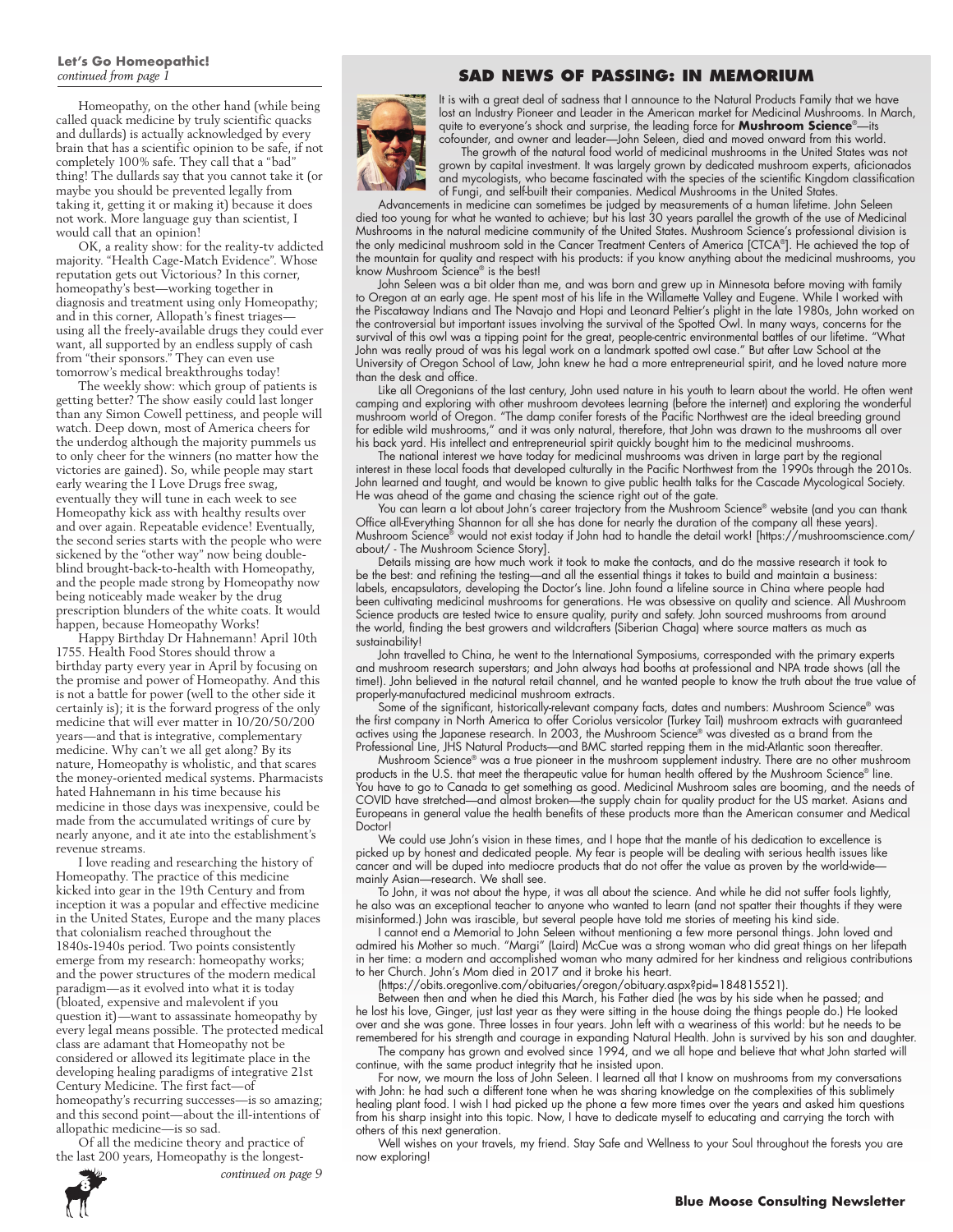#### **Let's Go Homeopathic!**  *continued from page 8*

lasting medicinal system to evolve from European medicine. Surviving, because it works! The first Homeopathic Medical Society in America preceded the AMA by two years; but since its creation the AMA has had a death wish it has aimed at Homeopathy. Truthfully, the AMA is afraid of Homeopathy: they know that Homeopathy is harder to truly practice; it works better than ANYTHING modern drug pharmacognosy has inflicted on our citizens if you judge by quality-of-life; it does not cost much; people can do so much through self-care; and, the doctor is not omnipotent in Homeopathy. Fearful of allowing study, analysis or fair head-to-head research, the AMA gets lawyers and government officials to do their dirty-work of trying to eliminate the health messages of Homeopathy. Not very admirable.

I would be scared too. It is so interesting how so much of human intellectual thought is controlled by small groups who espouse precepts that are only allowed to be parroted—conformity demanded from those above—where critical thinking is not condoned, and where intellectual honesty is considered heresy. Silly human race. Why in the world would any doctor spend her/ his precious time trying to kill Homeopathy in the land of the free? Maybe we are not really free? Maybe we should just sit down and shut up and obey!!?? The history of Homeopathy, like modern herbalism, is fascinating.

The truth is out there.

Homeopathy lives. It lives so much more freely in other parts of the world than in this advanced and free society. While more people daily utilize Homeopathy today than they do allopathic, drug-model pharmaceuticals, Homeopathy is still being hunted and hounded by the often-paid non-medical running dogs and lackeys. On his 266 th Birthday, Hahnemann's Homeopathic ethos is now being constantly and relentlessly attacked by pharmaceutical drug lords in every major country where the pharmaceutical class operates. Everyone can imagine the backroom planning on those limitless expense accounts!

Meanwhile, Homeopathy is the workingclass hero of medicine! Oh, and Homeopathy Works! The main home of Homeopathy is the health food retail store; (and the power majority would like us gone too). For a local community to really learn, access and practice Homeopathy, your business has to be invested. Millions of people before you have worked to keep the Spirit of Homeopathy alive.

Today, it may not be your largest moneymaker, but there will always be people looking for Homeopathic preparations; or, who will be willing to try healthfood store-quality Homeopathics. Today's youth and their families are more willing to Give Homeopathy a Chance than any generation of our lifetime. They all have a little Hahnemann in them as they choose to find safe and effective low-cost alternatives to the long list of prescriptions they are given with every doctor's visit. My parents' generation may have just obeyed their Doctor (whether friend or stranger), but today's young people will embrace all the good of Homeopathy if they are presented the information. BMC would like to help you with this mission!

In Hahnemann's day, it was the brightest and the truth-seekers who aided the spread of Homeopathy throughout the world. Look at the history: in almost every pandemic (flu, cholera and more), Homeopathy was more successful in saving lives than any other medicine practices.

# **NEWTON NEWS**

#### **In next month's newsletter. we will discuss in more detail two pieces of the news listed here.**

#### 1) Newton Homeopathics is changing the delivery system of their liquid Homeopathic formulas.

Their glass bottles will start to roll out with a new look. The dropper is gone and is replaced by what has become common in Homeopathy and has been the standard in Europe for quite some time. Change is always an adjustment, but people will soon love this new style.

#### *Why the changes?*

- better around children and pets, where one had to always be aware of how to handle and utilize the glass dropper of the current products.
- decreases potential for contamination with this recessed dropper
- easier to carry and store: dropper nipple gone so it takes up less space in purse/pocket as well as the store shelves
- easier to administer/dispense down to the last drop
- dispenser carefully selected to deliver drops- not too fast, not too slow!!
- a visual reminder to Reach for the GOLD because, new lids are of course needed for the glass bottles and they are practical and beautiful.
	- Different colors for Adult Formulas, Kids Homeopathics, Pet Homeopathics and Single Remedies easy to identify and stock! (the Pro Liquids will maintain the black caps!)
	- Liquid OTC remedies are easy to identify with unique color-branded caps

(note that compatible glass bulb-style droppers, bulb-style plastic dropper and spray tops will continue to be available for purchase, separately

The transition will begin as current dropper supply is depleted

1. Michael loves the changes: so refreshing

2. Ask your BMC Rep to show you the Announcement flier at next visit or via email transmission

\*\*\*\*\* 2) Newton has had a Price increase. Existing accounts have been notified via email, but the BMC Rep will follow up and make sure your price info in-store is up-to-date. Yes, there are changes and improvements and shipping and everything else has had COVID-era price increases in running a business: but the major reason for the price increases is regulatory costs.

Homeopathy is being crushed by regulatory demands. Time to rally around Homeopathy!!

\*\*\*\*\* 3) Stay tuned: we could be going to The Olympics! Newton Homeopathics™ has talent in the house! Our own Cameron Parker, who has starred in Track & Field, is getting close to that decision—through races and time—as to whether he will be representing the United States in this year's Tokyo Olympics. We are nervous, but confident: our main man can run it!!! He is a 400 and 200 meter Sprinter. (In his last race his time placed 1st!) Races are weird in COVIDtimes, but the cool thing is the taped and timed runs are competing with others from all over the world. Cameron is of course using Homeopathy for so many of his Olympic Athletic needs

More next month!

Chronic and Acute conditions, Homeopathy Works. Think about how much time is indignantly wasted as we tell wise minds that they cannot study this methodology, like it is some heretical pariah. What could we gain for world health if people were just able to follow their own paths of discovery without knowing that if one did so that they would be ostracized and possibly thrown out of the medical/scientific communities?

Indeed, it takes some degree of courage for many in the mainstream of medicine to say: (a) they have used homeopathy and it worked, and (b) they plan to integrate this into their medical healing arts!!

I do not exaggerate at all: this is the state of medicine today in America.

And the recurring false claim is that "one may mislead the patient", or that it is common knowledge that "no good can come of the therapy". These non-analyses allow the powersthat-be to condemn with the easy judgement of "heretical and malpractice". Give me a break!! Look in the mirror, you closed-minded fools. How much experimental medicine are you practicing unethically to prove your blockbuster pharmaceutical company investments? Whoops, the patient died in the advancement of science. Galileo wags his finger at you!! Note that it is never said that by using Homeopathy that anything dangerous will happen. And if the remedy is not effective, there are no side effects—and in large measure, homeopathy can be taken alongside the Doctor's prescriptions.

Remember, for pain, inflammation, infection, mental outlook—the answer is always what the commercials say. You know, with the handpicked actor-medical doctor ("and my favorite product is…with the clipboard in hand and the studiovariety standard white coat), and the oh-so-wise ubiquitous basketball star distracting the viewer from the small-print that runs across the bottom of the screen!!

OTC's are only good, they say. Homeopathy: hey, did you hear they will come and lock-you-up if you say anything homeopathic is good: you are lucky we let you sell that charlatan-stuff anyway. Stay alert!

The only thing they have not stolen is detox; and how can you steal detox when all your medicines are actually unnatural concentrated drugs that create poisons and stress on the liver/ kidneys as a side effect of their purported benefits? I say choose the natural option either first, or in combination with other therapies (should you wish to be involved in your own health God-help-us; or your doctor infers that maybe that stuff is worth trying if you really wanna waste your time??). Or, just become proficient in homeopathy, herbs , probiotics, natural nutraceuticals, good water, and exercise and sleep! It may just lead to a better and more fulfilled life! Contraindications are not the realm of Homeopathy: no silver bullet banging over the head Bam-Bam-style with Homeopathy—but rather a simple, safe and effective way of working with and nurturing the body. It is all in the system and the philosophy with Homeopathy!

*continued on page 10*